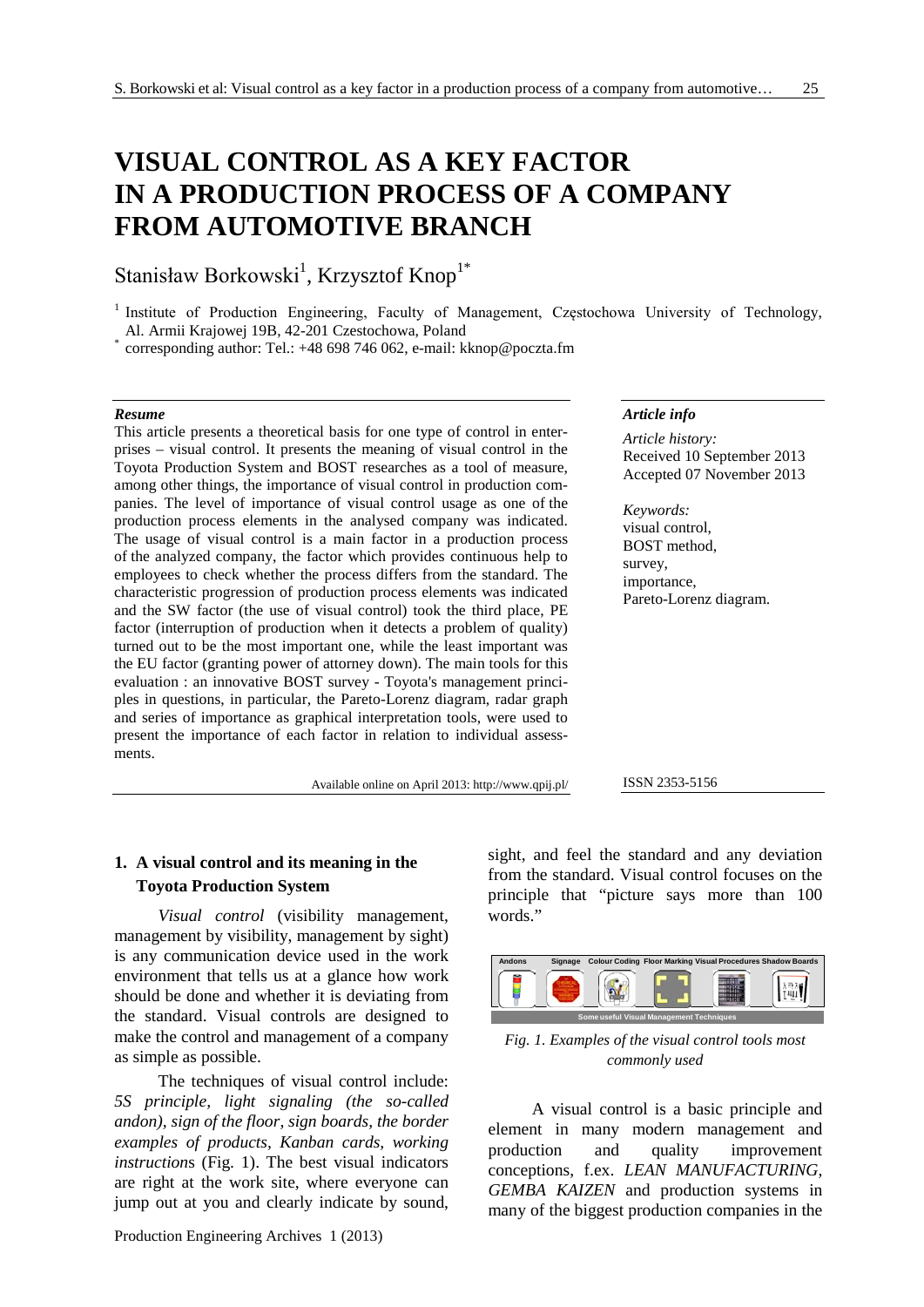world, among others, in *TOYOTA PRODUCTION SYSTEM*.

Visual control has a special place in the Toyota Motor Company. It is one of the production techniques that is connected with company's perfection and integrated with the process of increasing added values. The Toyota Way recognizes that visual control complements humans because we are visually, tactilely, and audibly oriented.

Visual control is an essential tool in the Toyota Production System. The  $7<sup>th</sup>$  rule of the Toyota management claims: *"Use visual control so that no problems remain hidden*."

Visual control brings the Toyota Motor Company measurable results:

- increasing productivity,
- reduces defects and errors,
- helps in meeting deadlines,
- it facilitates communication,
- improves safety, lowers costs and
- generally gives employees more control over their own environment (LIKER J.K. 2005, BORKOWSKI S., KNOP K. 2012).

## **2. BOST researches and visual control evaluation**

The BOST researches - the Toyota management principles in questions - is a tool, exactly the survey which allowed MEASURING, among other things, the importance of visual control and its elements in a production and service company.

The BOST researches allow bringing answers to questions like:

- What is the meaning of individual elements of visual control?
- How the importance (of elements) of visual control is perceived by production workers and their supervisors?

There were constructed E3 and E7 questions in order to find answers to those questions (Fig. 2).



E3 and E7.BOST

*Fig. 2. Results of a filtration process – questions in the BOST researches concerning evaluation of visual control elements*

The content of the E3 question is as follows: *What element is the most important one in the production process? Put 1, 2, 3, 4, 5, 6 (6 stands for the most important factor).*

| . CP                   | The continous system of problems disclosure                     |
|------------------------|-----------------------------------------------------------------|
| PE                     | Interruption of production when it detects a problem of quality |
| $\overline{\text{sz}}$ | Standard tasks, processes, documents                            |
| EU                     | Granting power of attorney                                      |
| <b>ST</b>              | Use only reliable technology                                    |
| SW                     | The use of visual control                                       |

The content of the E7 question is as follows: *Which element of visual control is the most important? Put 1, 2, 3, 4, 5, 6 (6 stands for the most important factor).* 



The estimation of these factors should be undertaken by production workers and their supervisors in order to find characteristic relations (BORKOWSKI S. 2009, BORKOWSKI S. 2012D, BORKOWSKI S., KNOP K., RUTKOWSKI T. 2011).

## **3. Results of visual control importance evaluation**

A series of production process factors in the company of the automotive branch was determined. The E3 survey questions were sent and answers were received from 45 production workers and 15 managers of the audited entity. The question included in the BOST survey is of E3 area: *" What element is the most important one in the production process?"*. Respondents were asked to answer this question by making prioritization of six factors of the production process using a 1-6 scale.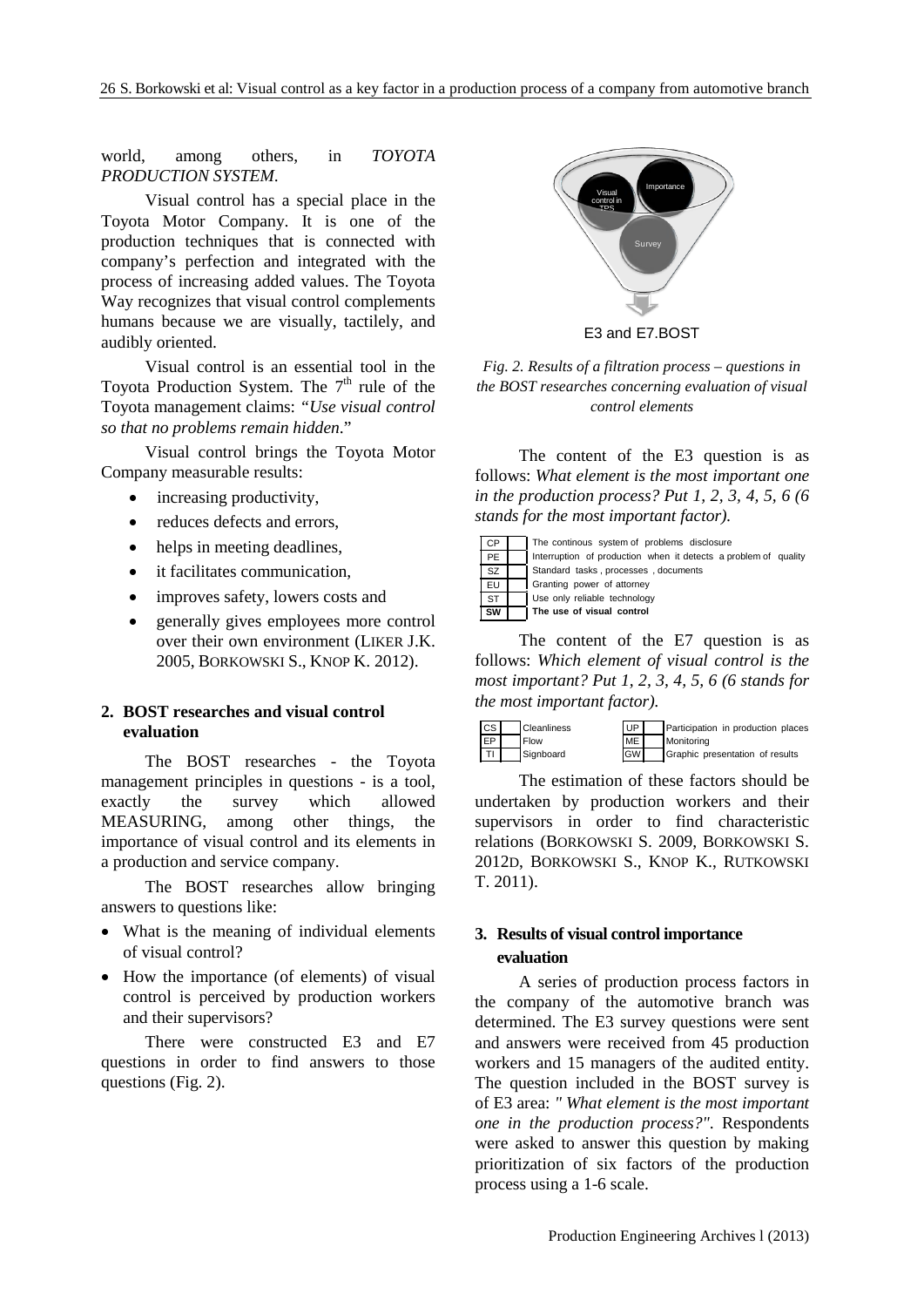Table 1 shows numerical and percentage (parentheses) juxtaposition of importance assessment for the factors of the E3 area (BORKOWSKI S., KNOP K., CHORYŁEK K. 2011).

| Table 1. Numerical and percentage juxtaposition |
|-------------------------------------------------|
| of importance assessment for the factors        |

| of the E3 area |                |        |        |        |           |        |  |  |  |
|----------------|----------------|--------|--------|--------|-----------|--------|--|--|--|
| Evalu          | <b>Factors</b> |        |        |        |           |        |  |  |  |
| ation          | <b>CP</b>      | PE     | SZ     | EU     | <b>ST</b> | SW     |  |  |  |
| 1              | 15             | 6      | 5      | 15     | 7         | 11     |  |  |  |
|                | (25.0)         | (10.0) | (10.0) | (25.0) | (11.7)    | (18.3) |  |  |  |
| 2              | 5              | 10     | 12     | 13     | 13        |        |  |  |  |
|                | (8.3)          | (16.7) | (20.0) | (21.7) | (21.7)    | (11.7) |  |  |  |
| 3              | 12             |        | 8      | 12     | 9         | 12     |  |  |  |
|                | (20.0)         | (11.7) | (13.3) | (20.0) | (15.0)    | (20.0) |  |  |  |
| 4              | 6              | 14     | 17     |        | 6         | 10     |  |  |  |
|                | (10.0)         | (23.3) | (28.3) | (11.7) | (10.0)    | (16.7) |  |  |  |
| 5              | 14             | 12     | 9      | 6      | 12        |        |  |  |  |
|                | (23.3)         | (20.0) | (15.0) | (10.0) | (20.0)    | (11.7) |  |  |  |
|                | 8              | 11     | 8      | 7      | 13        | 13     |  |  |  |
| 6              | (13.3)         | (18.3) | (13.3) | (11.7) | (21.7)    | (21.7) |  |  |  |

Basing on Table 1 the Pareto-Lorenz graphs were made to show the importance of the factors referring to the third principle of the Toyota manegement (WOLNIAK R., SKOTNICKA B. 2008) (Fig. 3).



*Fig. 3. Pareto-Lorenz graphs – evaluation structure for: a) "1", b) "2", c) "3", d) "4", e) "5", f) "6"*

Figure 3 shows that the area of *the use of visual control (SW)* is an important factor in the production process of the analysed company, in total, the highest rating "4", "5" and "6" were indicated by 50.01% of the respondents. Taking this factor into account most of the ratings were at the level of " $6" - 21.67\%$ , while the minimum ratin was "2"  $- 11.67\%$  of the responses.

According to the workers the *interruption of production when it detects a problem of quality (PE)* is the most important element of the production process; most of the respondents gave this factor the highest rating "5" and "6", respectively 36.66% and 53.33%.

*Use only reliable technology* (ST) is the second important factor of the production process, according to the respondents' opinion. 21.7% of responses give this factor the highest rating "6" and 20% give rating "5". The workers knew that the use of only reliable technology improves the production process, ensures high quality of the manufactured products and increases the comfort of work.

*Standard tasks, processes, documents* (SZ) for only 13.3% of the respondents had a big influence on the production process. The "5" rating gave 15% of the respondents; a similar proportion was noted for "3" rating – 13.3% of responses gave this rating. So we can state that *standard tasks, processes, documents* (SZ) are of average importance for the production process.

*The continuous system of problems disclosure* (CP) was not an important factor of the production process. The highest rating "6" was given only in 13.3% of the responses, whereas the least important "1" - in 25% of the responses. These ratings could speak well about a low consciousness connected with the importance of this factor and its influence on products quality.

*Granting the power of attorney* (EU) is the least important factor of the production process according to the employees. The percentage of the lowest ratings – "1" and "2" – amounted to 46.7%. Only 11.7% of the employees gave this factor the "6" rating.

With the use of a radar graph (Fig. 4) there was shown the average value of each of the production process factors (ULEWICZ R., MAZUR M., KNOP K. 2012).